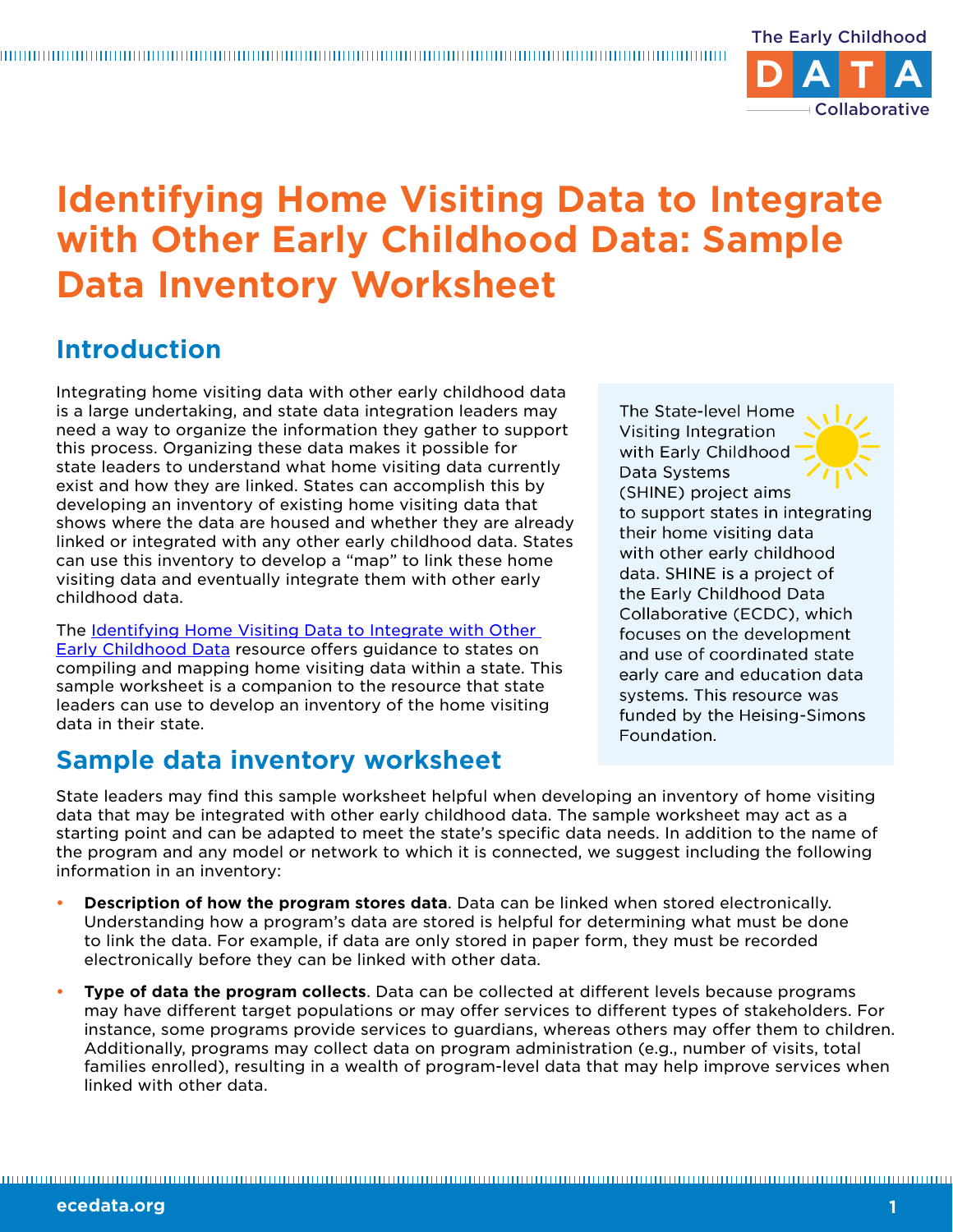

- **• Where the data are housed and who owns/manages the data**. Data may be collected by programs but stored elsewhere (e.g., vendor data system or health network data system). It is important to understand who owns or manages the data and to collaborate with the entity that oversees the stored data. Additionally, state leaders may decide to indicate whether the program is connected to a model or larger network because these models or networks may ask or require programs to store data in a preferred data system or to collect similar data elements across programs.
- **• Any existing data linkages.** It is easier to link data that have been previously linked because the logistics of integrating these data often have already been considered. State leaders can also use this information when creating a map of data linkages to understand where data linkages do or do not yet exist.

The sample worksheet below organizes key information about available home visiting data. We provide an example to illustrate how information on a specific program might be documented. A blank template is available following the example.

| <b>Home visiting</b><br>program or<br>model                                                    | <b>How program</b><br>stores data<br>(check all that<br>apply)                            | <b>Type of data</b><br>collected by<br>program (check<br>all that apply)              | <b>Where data are</b><br>housed, and<br>data owner/<br>manager                                                                                                                           | <b>Data linkages</b><br>(check all that<br>apply)                                                                                 |
|------------------------------------------------------------------------------------------------|-------------------------------------------------------------------------------------------|---------------------------------------------------------------------------------------|------------------------------------------------------------------------------------------------------------------------------------------------------------------------------------------|-----------------------------------------------------------------------------------------------------------------------------------|
| Example: Kids<br>'n Families<br>Home Visiting<br>Program-East<br>(Nurse-Family<br>Partnership) | Paper<br>⊠<br>records<br>Electronic<br>⊠<br>records<br>Does not<br>collect data<br>Unsure | Child data<br>冈<br>Family data<br>⊠<br>Program<br>⊠<br>data<br>Other:<br>$\mathbf{L}$ | Housed and<br>managed at the<br>program and<br>by a national<br>model database<br>(Efforts to<br>Outcomes)<br>Contact: Jay<br>Stork, health<br>department,<br>jstork@health.<br>state.us | Linked with<br>other home<br>visiting data<br>Describe:<br>Linked with<br>other EC data<br>Describe:<br>Not linked<br>⊠<br>Unsure |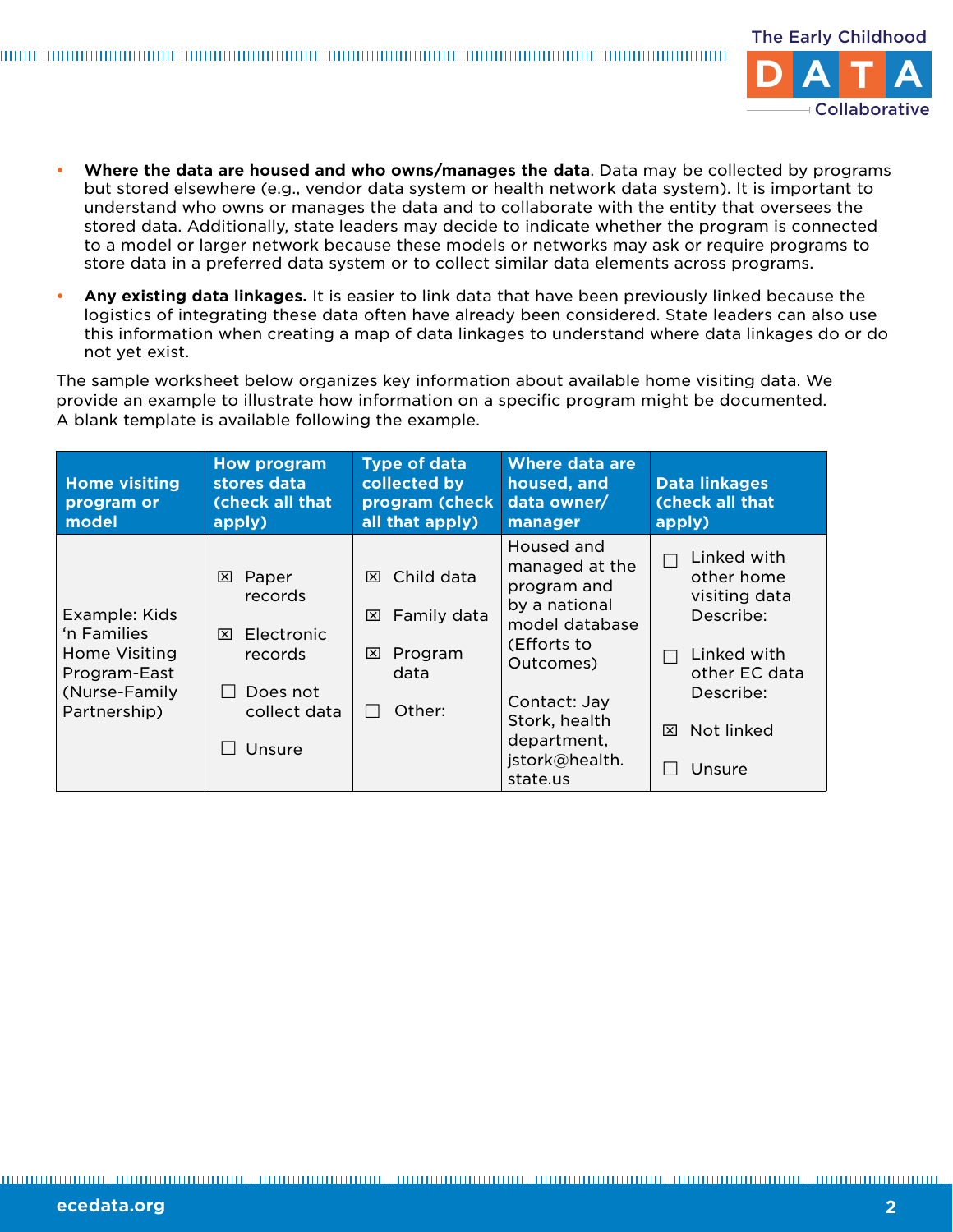

## **Home Visiting Data Inventory Worksheet**

| <b>Home visiting</b><br>program or<br>model | <b>How program</b><br>stores data<br>(check all that<br>apply)                                                       | <b>Type of data</b><br>collected by<br>program (check<br>all that apply)              | <b>Where data are</b><br>housed, and<br>data owner/<br>manager | <b>Data linkages</b><br>(check all that<br>apply)                                                                                                           |
|---------------------------------------------|----------------------------------------------------------------------------------------------------------------------|---------------------------------------------------------------------------------------|----------------------------------------------------------------|-------------------------------------------------------------------------------------------------------------------------------------------------------------|
|                                             | Ш<br>Paper<br>records<br>Electronic<br>records<br>$\mathsf{L}$<br>Does not<br>collect data<br>Unsure<br>$\mathsf{L}$ | Child data<br>Family data<br>Program<br>data<br>Other:<br>$\perp$                     |                                                                | Linked with<br>$\mathsf{L}$<br>other home<br>visiting data<br>Describe:<br>Linked with<br>$\Box$<br>other EC data<br>Describe:<br>Not linked<br>Unsure      |
|                                             | Paper<br>records<br>Electronic<br>records<br>Does not<br>collect data<br>$\square$ Unsure                            | Child data<br>$\Box$<br>$\Box$ Family data<br>$\Box$ Program<br>data<br>$\Box$ Other: |                                                                | Linked with<br>other home<br>visiting data<br>Describe:<br>Linked with<br>$\Box$<br>other EC data<br>Describe:<br>Not linked<br>$\perp$<br>$\Box$<br>Unsure |
|                                             | $\Box$ Paper<br>records<br>Electronic<br>records<br>Does not<br>collect data<br>$\Box$ Unsure                        | Child data<br>Family data<br>⊤ Program<br>data<br>$\Box$ Other:                       |                                                                | Linked with<br>other home<br>visiting data<br>Describe:<br>Linked with<br>other EC data<br>Describe:<br>Not linked<br>Unsure                                |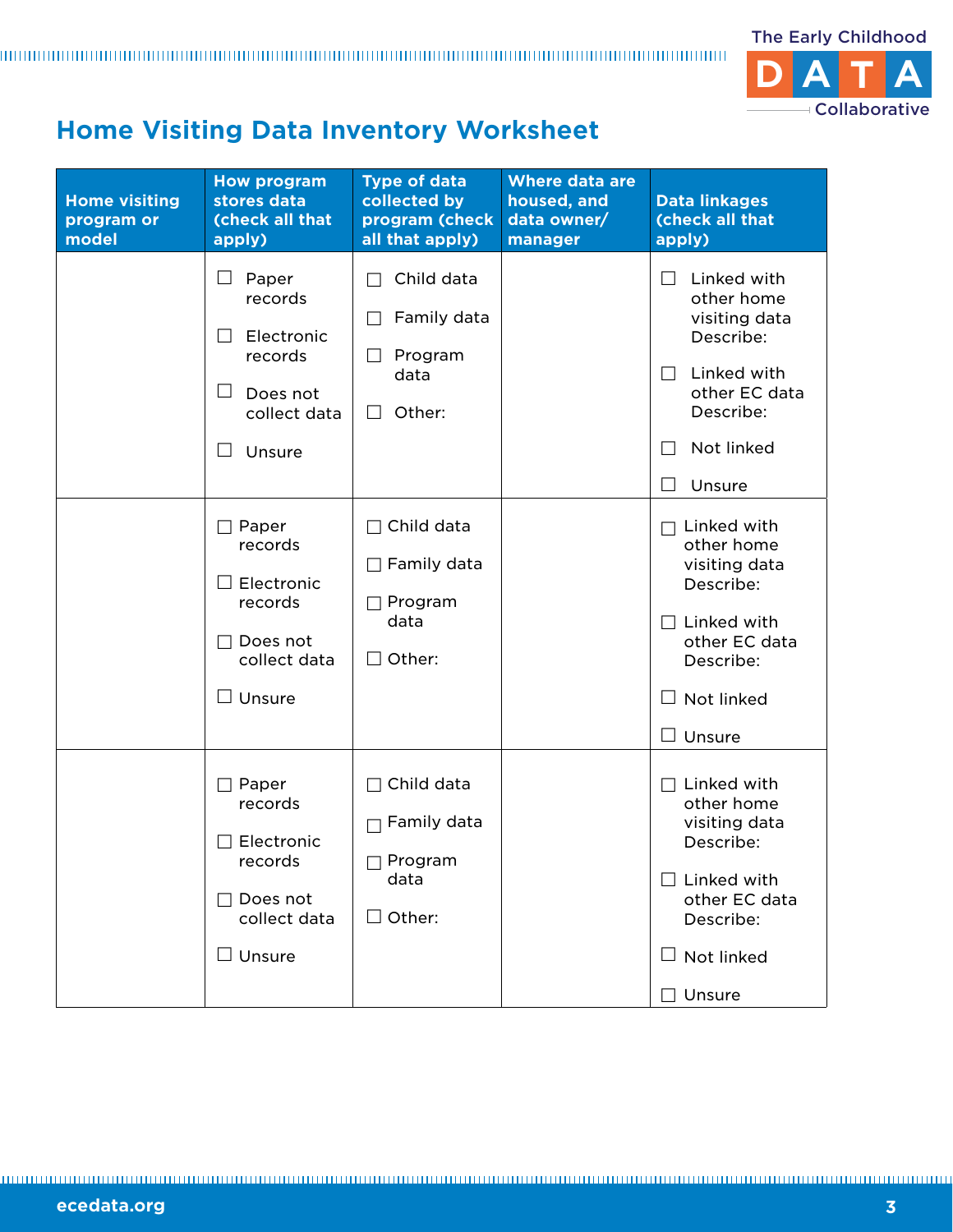

| <b>Home visiting</b><br>program or<br>model | <b>How program</b><br>stores data<br>(check all that<br>apply)                                            | <b>Type of data</b><br>collected by<br>program (check<br>all that apply)                 | <b>Where data are</b><br>housed, and<br>data owner/<br>manager | <b>Data linkages</b><br>(check all that<br>apply)                                                                                                                                          |
|---------------------------------------------|-----------------------------------------------------------------------------------------------------------|------------------------------------------------------------------------------------------|----------------------------------------------------------------|--------------------------------------------------------------------------------------------------------------------------------------------------------------------------------------------|
|                                             | Ш<br>Paper<br>records<br>Electronic<br>$\Box$<br>records<br>ш<br>Does not<br>collect data<br>Unsure<br>ΙI | Child data<br>Family data<br>Program<br>$\Box$<br>data<br>Other:<br>$\Box$               |                                                                | Linked with<br>$\Box$<br>other home<br>visiting data<br>Describe:<br>Linked with<br>$\Box$<br>other EC data<br>Describe:<br>Not linked<br>$\vert \ \ \vert$<br>Unsure<br>$\vert \ \ \vert$ |
|                                             | $\Box$ Paper<br>records<br>Electronic<br>records<br>Does not<br>collect data<br>$\square$ Unsure          | Child data<br>$\Box$<br>$\Box$ Family data<br>$\Box$ Program<br>data<br>Other:<br>$\Box$ |                                                                | Linked with<br>other home<br>visiting data<br>Describe:<br>$\Box$ Linked with<br>other EC data<br>Describe:<br>$\Box$ Not linked<br>$\Box$ Unsure                                          |
|                                             | $\Box$ Paper<br>records<br>Electronic<br>records<br>Does not<br>collect data<br>$\Box$ Unsure             | Child data<br>Family data<br>Program<br>data<br>$\Box$ Other:                            |                                                                | $\Box$ Linked with<br>other home<br>visiting data<br>Describe:<br>$\Box$ Linked with<br>other EC data<br>Describe:<br>$\Box$ Not linked<br>Unsure                                          |